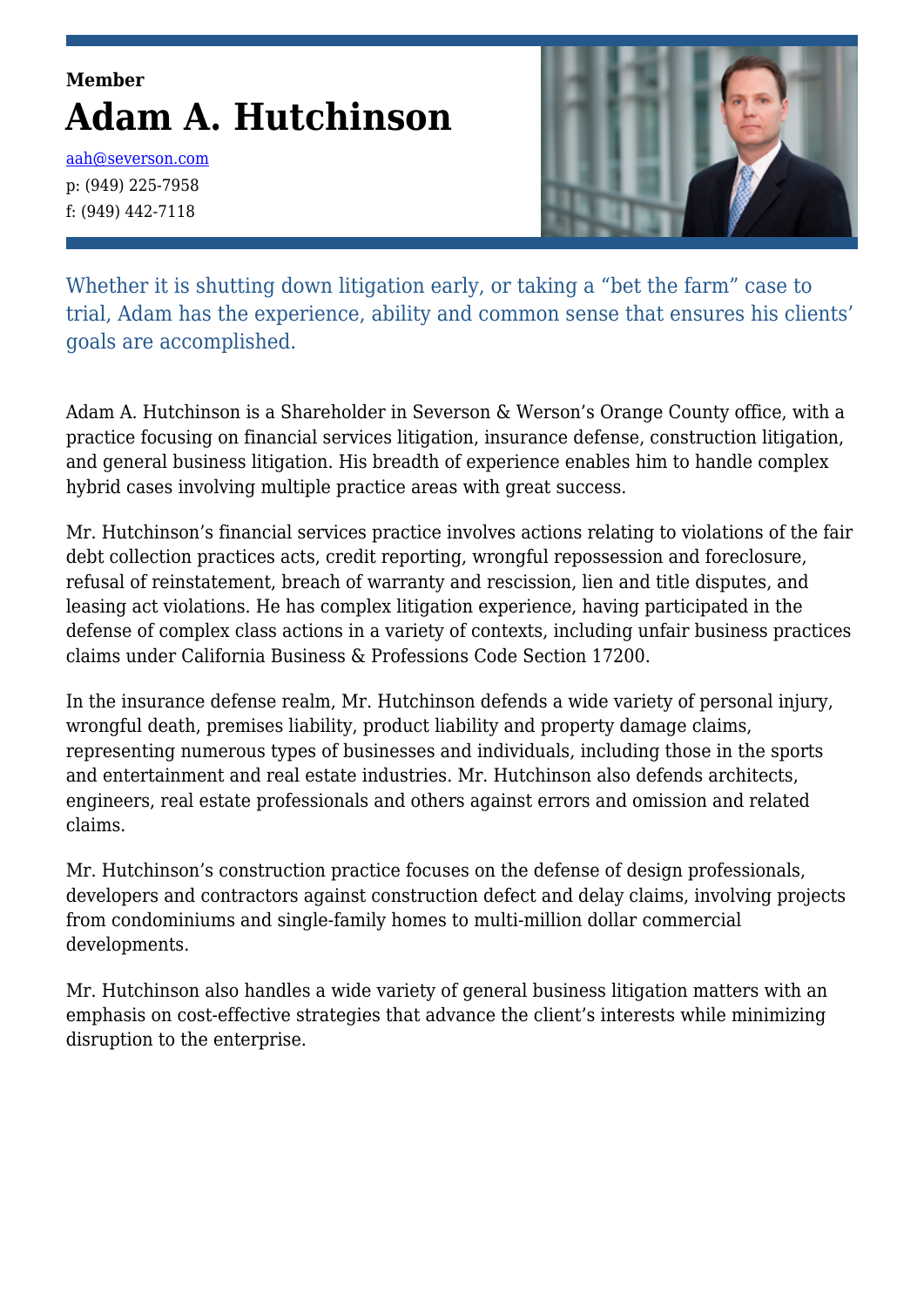# **Education**

- Loyola Law School, J.D., 1997
- University of California, Irvine, B.A., Social Ecology, Cum Laude 1993

# **Admissions**

California

## **Areas of Practice**

### **Trials**

### **Transactions**

### **Business Litigation**

- [Alternative Dispute Resolution](https://www.severson.com/practice-area/alternative-dispute-resolution/)
- [Class Actions Defense](https://www.severson.com/practice-area/class-actions-defense/)
- [General Liability Defense](https://www.severson.com/practice-area/general-liability-defense/)
- [Lender Liability Defense](https://www.severson.com/practice-area/lender-liability-defense/)
- [Unfair Business Practices \(UDAP\) Litigation](https://www.severson.com/practice-area/unfair-business-practices-udap-litigation/)

### **Construction**

- [Alternative Dispute Resolution](https://www.severson.com/practice-area/alternative-dispute-resolution/)
- [Construction Litigation](https://www.severson.com/practice-area/construction-litigation/)
- [Environmental](https://www.severson.com/practice-area/environmental/)
- [Risk Management Counseling](https://www.severson.com/practice-area/risk-management-counseling/)

## **Financial Services**

- [Alternative Dispute Resolution](https://www.severson.com/practice-area/alternative-dispute-resolution/)
- [Automobile Finance](https://www.severson.com/practice-area/automobile-finance/)
- [Class Actions Defense](https://www.severson.com/practice-area/class-actions-defense/)
- [Lender Liability Defense](https://www.severson.com/practice-area/lender-liability-defense/)
- [Regulatory Compliance and Enforcement Actions](https://www.severson.com/practice-area/regulatory-compliance-regulatory-enforcement-actions/)
- [Telephone Consumer Protection Act \(TCPA\)](https://www.severson.com/practice-area/telephone-consumer-protection-act-tcpa/)
- [Unfair Business Practices \(UDAP\) Litigation](https://www.severson.com/practice-area/unfair-business-practices-udap-litigation/)

#### **Insurance**

[Alternative Dispute Resolution](https://www.severson.com/practice-area/alternative-dispute-resolution/)